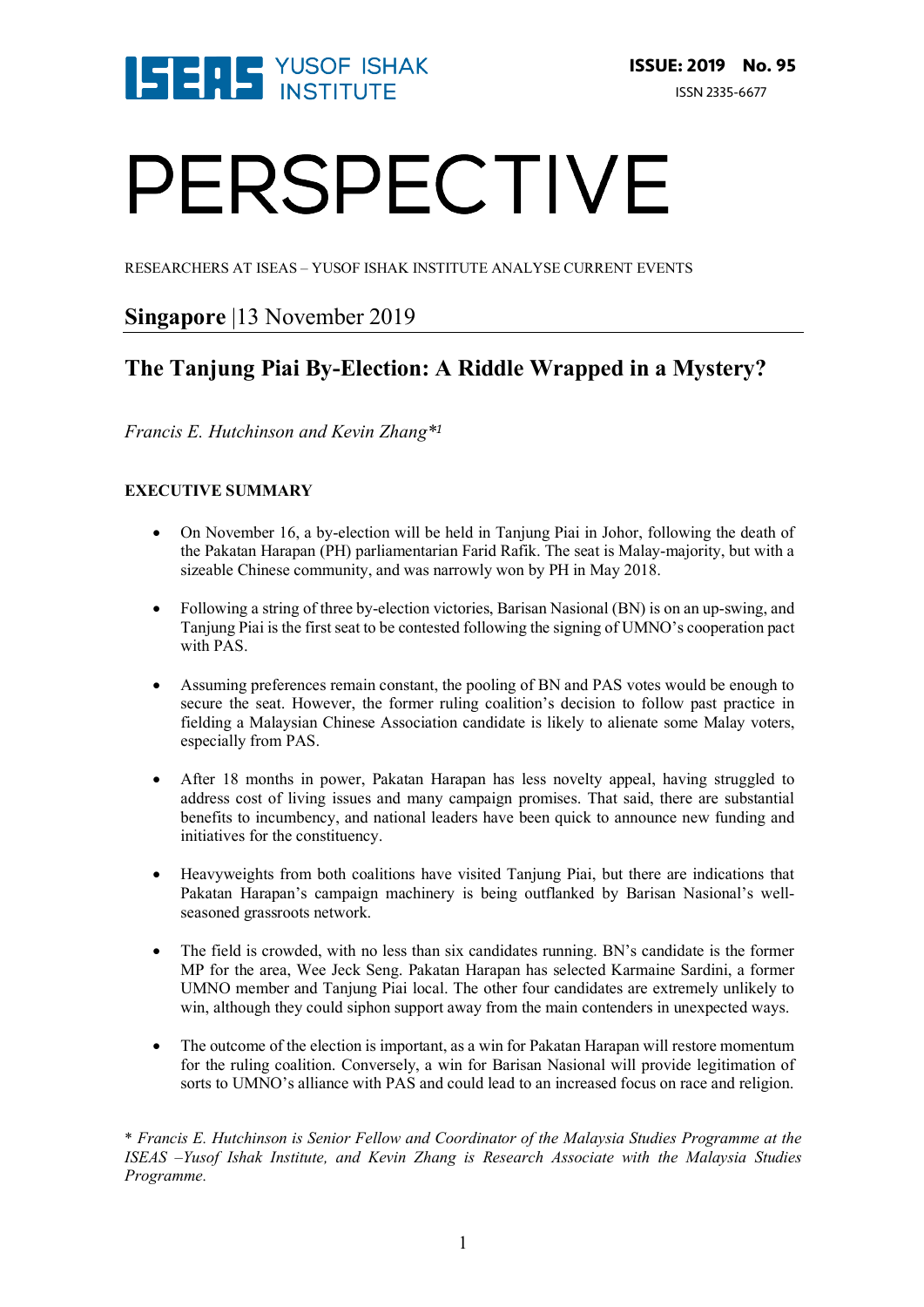

#### **INTRODUCTION**

The May 2018 General Elections in Malaysia delivered an unexpected verdict, and reconfigured the country's political reality. Benefiting from a 'perfect storm' of unhappiness over the cost of living, the imposition of GST, and the alleged corruption of the Najib Razak administration, Pakatan Harapan (PH) took most parliamentary seats on Peninsular Malaysia's west coast, and made serious inroads into rural Malay-majority seats on the east coast.

Situated on Johor's west coast, Tanjung Piai was one of the Barisan Nasional (BN) constituencies that fell to Pakatan Harapan last year. The seat was narrowly won by Mohd Farid Mohd Rafik of Parti Pribumi Bersatu Malaysia (PPBM) with a 524 majority, in a contest against BN and the Islamist party, PAS.

Mohd Farid passed away unexpectedly in September, and the seat is now up for re-election. Voting, which will take place on November 16, comes at a difficult time for the ruling coalition. After 18 months in power, the novelty factor has worn off and political anomie has set in, due, in part, to unachieved election pledges on issues such as eliminating highway tolls and restructuring student loans.

Conversely, following a torrid 2018, BN's chances have turned of late, with the ousted coalition racking up three by-elections wins in a row. In September 2019, the United Malays National Organisation (UMNO), the largest party in BN, signed a cooperation pact with PAS, which entails fielding commonly-agreed upon candidates in all electoral contests. The Tanjung Piai by-election is the first following this agreement and, if BN and PAS supporters effectively vote the same way they did in 2018, Pakatan Harapan will lose the seat.

However, while Tanjung Piai is a Malay majority seat, it has a sizeable Chinese community and has traditionally been represented by the BN component party, the Malaysian Chinese Association (MCA). In part to maintain the viability of BN and, in part, because the MCA candidate is well known on the ground, BN has chosen the former MCA MP as the candidate for the Tanjung Piai election – despite intense pressures from UMNO to field one of their own members.

Reflecting the importance of the election, both coalitions have invested considerable political capital in the constituency, with visits from heavyweights like Mahathir Mohamad, Muhyiddin Yassin, Lim Guan Eng and Salahuddin Ayub from Pakatan Harapan, and Zahid Hamidi, Najib Razak, Mohamad Hasan and Wee Ka Siong from Barisan Nasional.<sup>2</sup>

Yet, in a further unexpected turn, the seat is being contested by four other candidates. Two are independents and are unlikely to have much of an impact, but former BN component party Gerakan and former PAS partner Berjasa are both fielding candidates. While extremely unlikely to win, these challengers could draw support away from the main candidates in unexpected measure – thus adding further uncertainty.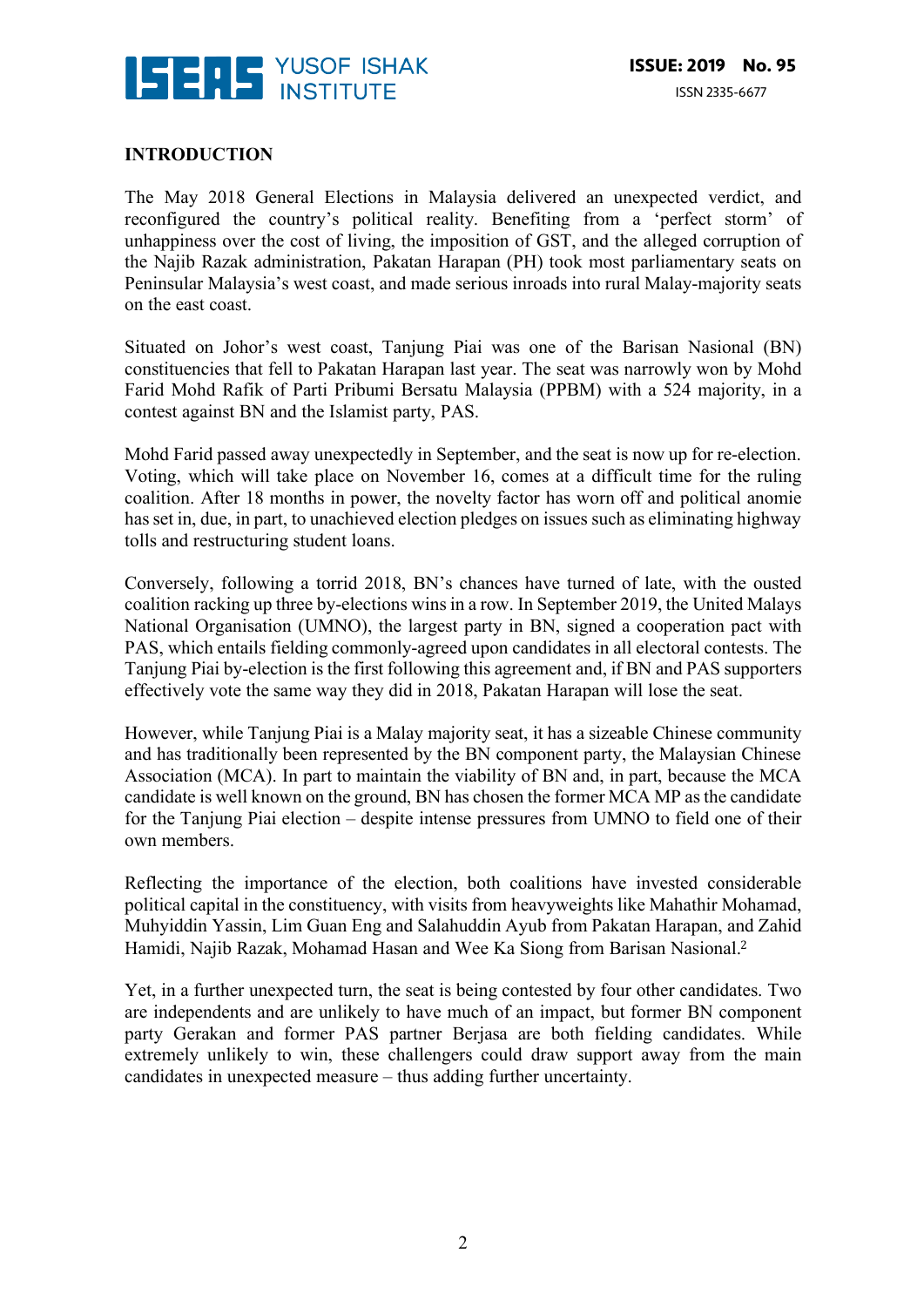

## **THE CONSTITUENCY**

Tanjung Piai is a relatively mixed constituency, with some 54,000 voters. About 57 percent of these are Malay, 42 percent Chinese, and one percent Indian. While it is classified as a rural constituency, and its main economic activities are fishing, fruit production and oil palm, it is also quite outward-oriented, with many of its residents commuting to Singapore to work and others depending on tourism from the city-state.

At first blush, Tanjung Piai looks like the typical west coast constituency in Peninsular Malaysia that Pakatan Harapan toppled in 2018. These constituencies are larger, more urbanized and multi-ethnic than those on the Peninsula's east coast, which are less populated, more rural, and more Malay-majority. Johor exemplifies this division — all of its PH seats are in the urban south and along the western aspect of the state, and BN strongholds are in the state's centre and east.

Figure One: Johor Parliamentary Results (2018)



Since 2004, these west coast constituencies have seen steady incursions by the component parties of what is now Pakatan Harapan. The Democratic Action Party (DAP) ran in Tanjung Piai in 2004, 2008, and 2013 – each time against an MCA candidate and each time securing an increasing number of votes. In 2018, DAP ceded the seat to PPBM, and Mohd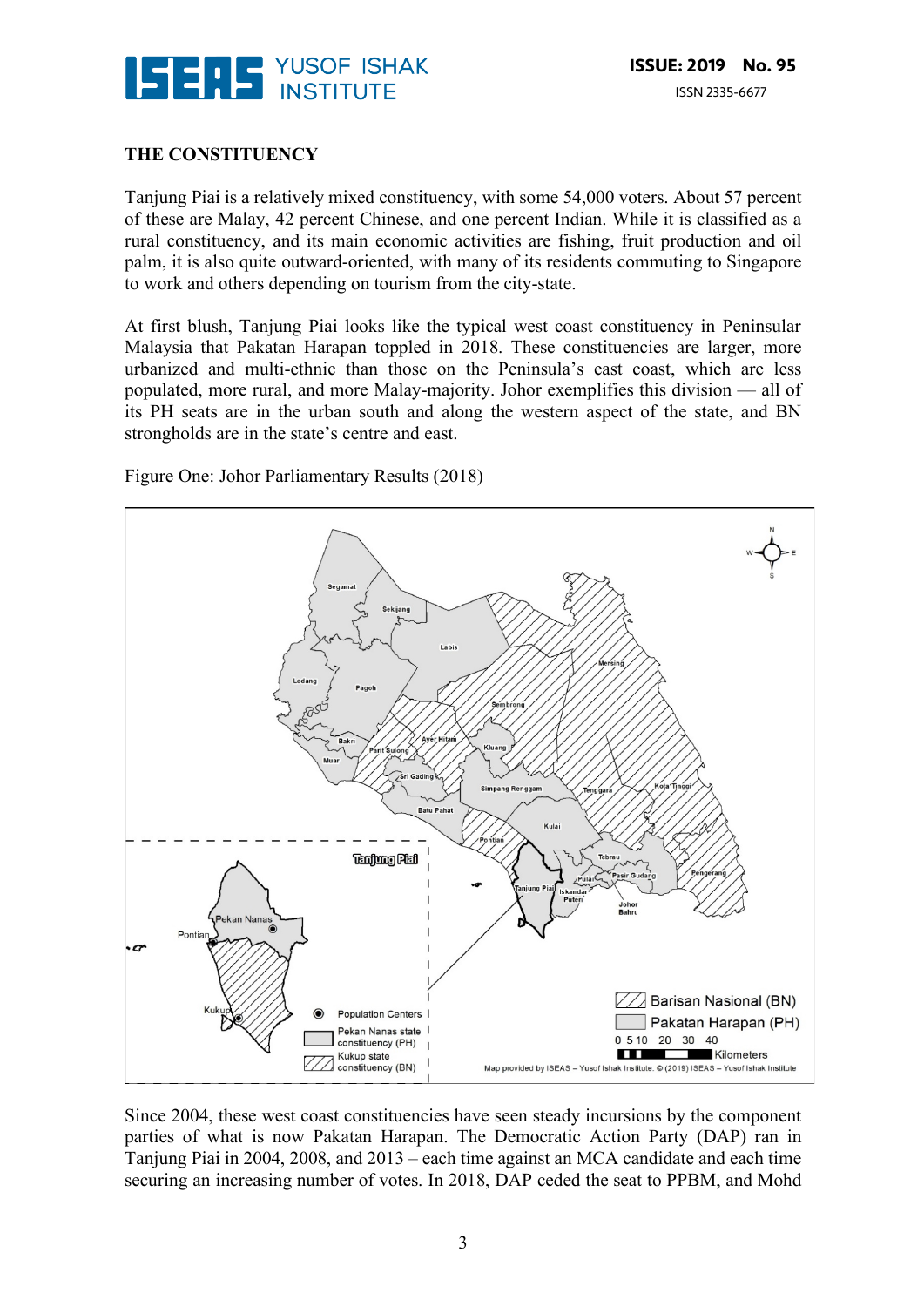

Farid was able to secure more than 21,000 votes, narrowly edging out the BN candidate by a mere 524 votes (Figure Two).



Figure Two:

Source: www.undi.info (accessed 9 November, 2019)

Nonetheless, when measured against Pakatan Harapan's performance against MCA candidates elsewhere in the state in 2018 – this performance is less impressive. PH took the rural seat of Labis by more than 3,000 votes, and obtained a crushing majority in semi-urban Tebrau. In contrast, although MCA's vote share in Tanjung Piai declined by 25 percent in 2018, it still remained above 20,000 votes.

In part, this could be because Tanjung Piai has had a long association with MCA, which has contested in the constituency since it was established in 2003. However, it is also important to note that PAS ran as a third force in 2018 and managed to garner almost 3,000 votes. These two facts, then, lend weight to UMNO's strategy of fielding an MCA candidate, yet also reaching out to PAS's vote base. Assuming that voters in Tanjung Piai vote the same way they did 18 months ago, a BN-PAS front would secure a majority in 2019.

Upon closer examination, this seeming contradiction between the seat's west coast location and its very narrow win for Pakatan Harapan lies within the constituency itself, and can be seen in the different composition of its state seats (Figure Three). In the north, Pekan Nanas is more multi-ethnic, with 53 percent Malay, 45 Chinese, and one percent Indian voters. The seat is also more urban, with two large towns, Pontian and Pekan Nanas, in the west and east, respectively. Since 2004, MCA and DAP have competed against each other, with DAP prevailing for the first time in 2013 – as it did in 13 other state seats that year.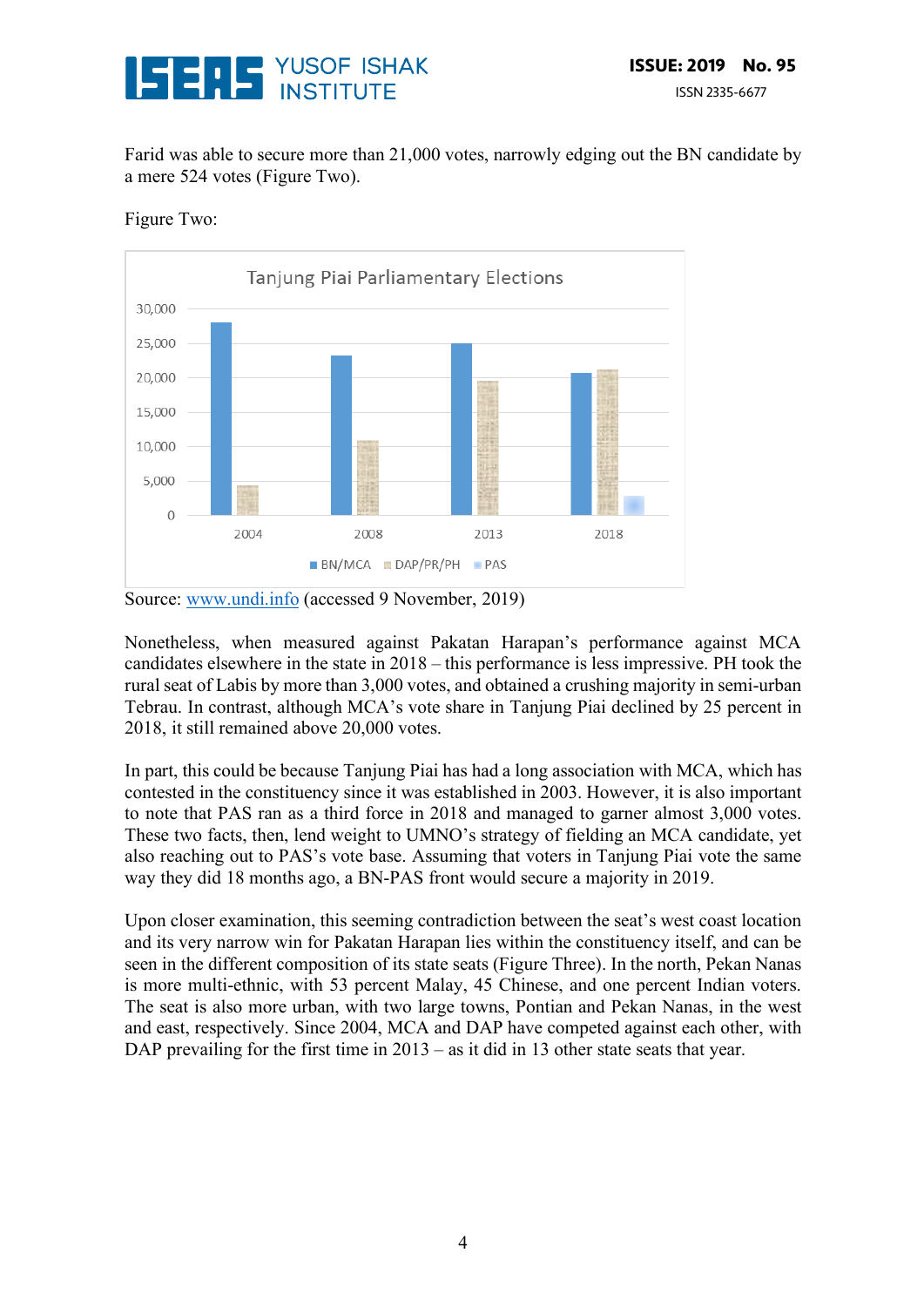

## Figure Three: Tanjung Piai by Voting District



Conversely, 60 percent of Kukup's voters are Malay, 38 percent are Chinese, and one percent are Indian. The seat is currently held by an UMNO member – and has been since 2004. UMNO's grassroots network is strong in the seat, and more extensive than it is in Pekan Nanas.<sup>3</sup> In 2018, the incumbent narrowly prevailed over a Pakatan Harapan member from Parti Amanah Negara (Amanah). Yet, despite Amanah's credible performance in 2018, it has been PAS that has been consistently fielding candidates in the seat since 2004.

When analysed over time, the results in the two state seats yield interesting findings. With Pekan Nanas, one can see support for the DAP rising and support for MCA declining over the 2004-2013 period. However, in 2018, this trend stops and, while the DAP candidate prevailed, support for that party actually decreased slightly in MCA's favour. This could mean that Pakatan Rakyat/Harapan had already obtained as many votes as it could in 2013, and some voters in Pekan Nanas opted to move away from the opposition coalition in 2018. Another possibility could be that support for the DAP was reduced by the redelineation exercise, which ceded two voting districts to and absorbed another two from neighbouring Pontian. Regardless of the cause, these findings indicate that Pakatan Harapan's victory in Tanjung Piai did not come from increased votes in the more urban, multi-ethnic Pekan Nanas seat.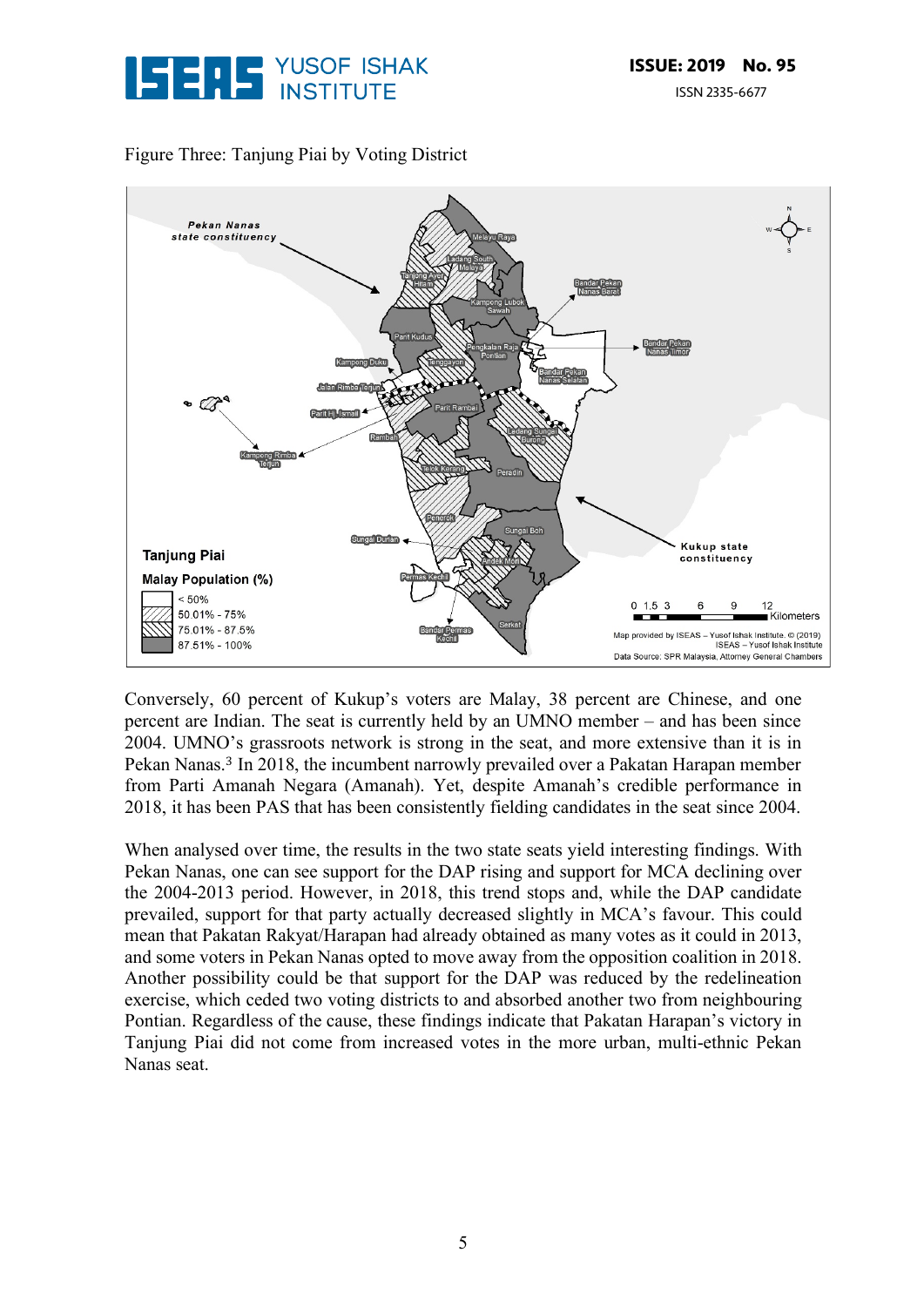

# Figure Four:



Source: www.undi.info (accessed 9 November, 2019)

In Kukup, support for the UMNO candidate has been decreasing since 2004. In 2008 and 2013, these votes went to the PAS candidate, then in collaboration with PKR and DAP. Over this period, support for the Islamist party climbed from 12 percent to 29 percent. However, in 2018, the results were very different. While UMNO was able to retain the seat, Amanah polled a very strong second, with votes coming from *both* UMNO and PAS. Thus, UMNO's vote share declined from 70 percent to 49.6 percent, and PAS' support was decimated, falling from 28.8 percent to 4.6 percent.

Figure Five:



Source: www.undi.info (accessed 9 November, 2019)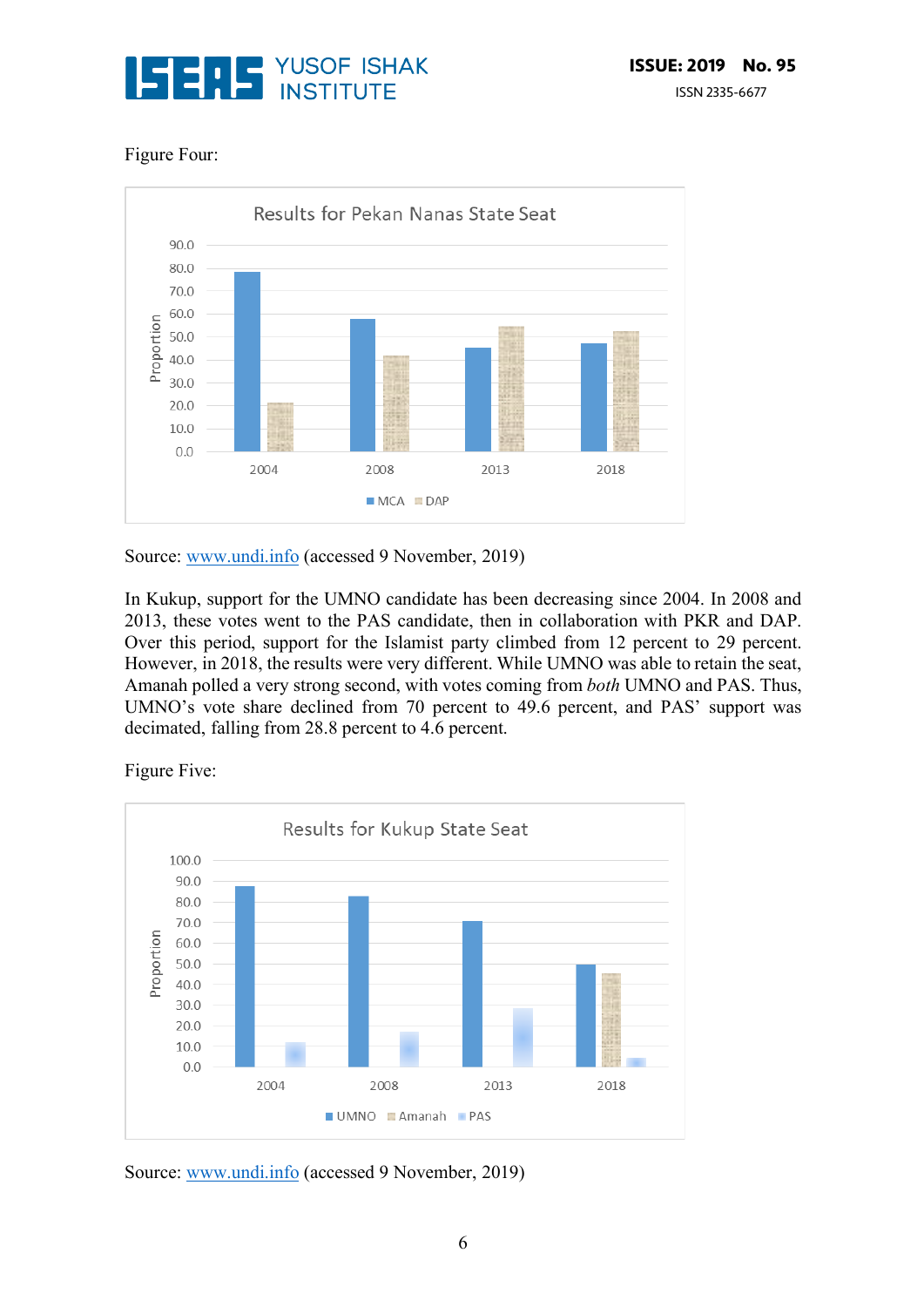

Assuming that voters in Tanjung Piai and Kukup voted the same way at the parliamentary level in 2018, then there is strong reason to believe that Pakatan Harapan's support that year plateaued in the first state seat and surged in the second. Given the different ethnic composition of the two seats, it is also likely that much of this new support relative to 2013 came from Malay, rather than Chinese voters.

This finding dovetails with a poll carried out by the Institut Darul Ehsan which, in a field survey in the run-up to the May 2018 elections found that some 64 percent of Chinese voters and 32 percent of Malay voters planned to vote for Pakatan Harapan.<sup>4</sup> Relative to surveys at the national level, this indicated lower than average support for the coalition among Chinese voters and a higher than average support among Malay voters.<sup>5</sup> Consequently, BN may be overestimating its popularity among Malay voters, and PH may be misjudging its level of Chinese support.

## **THE CANDIDATES**

PH's previous seatholder, Mohd Farid, was from a well-known local Tanjung Piai family. PPBM has sought to maintain this local connection in its choice of Karmaine Sardini, an architect and imam. Karmaine contested in the Pontian parliamentary seat in 2018 – narrowly losing to UMNO's Ahmad Mazlan by some 800 votes. However, before that, he was the UMNO Treasurer for Tanjung Piai, and also played a founding role in establishing PPBM in the constituency.<sup>6</sup>

For its part, Barisan Nasional opted to field the previous MP for Tanjung Piai. Wee Jeck Seng first served as the Assemblyperson for the Pekan Nanas state seat in 2004-2008, before being elected as MP for Tanjung Piai from 2008 to 2018. He cites several achievements during his tenure, including: successfully obtaining 'land titles' for fishing families living in kelongs off the coast; securing funding for smart classrooms in primary schools in the constituency; and providing food supplies to low income families.<sup>7</sup>

Gerakan has nominated its Deputy Secretary General, Wendy Subramaniam, to run. Founded in 1968, Gerakan joined Barisan Nasional in the early 1970s but left the coalition following the 2018 loss. Despite its founding as a multi-racial party, Gerakan has come to be seen as similar to MCA in outlook and membership. The party is seeking to position itself in Tanjung Piai and nationally as a 'third option', capturing support from those unhappy with Pakatan Harapan, but unwilling to vote for Barisan Nasional.<sup>8</sup>

The fourth candidate, Badrulhisham Abdul Aziz, is the President of the Islamist party Barisan Jemaah Islamiah Se-Malaysia (Berjasa). Despite splitting from PAS in 1977, Berjasa joined PAS as a member of the Gagasan Sejahtera coalition that ran against PH and BN in 2018. Badrulhisham has stated that his party is contesting in Tanjung Piai to protest UMNO and PAS fielding a non-Malay to run in the constituency.<sup>9</sup>

The two independents, Faridah Aryani Abdul Ghaffar, a social auditor, and Ng Chuan Lock, the owner of a chain of tuition centres, are also contesting, but are unlikely to have much impact.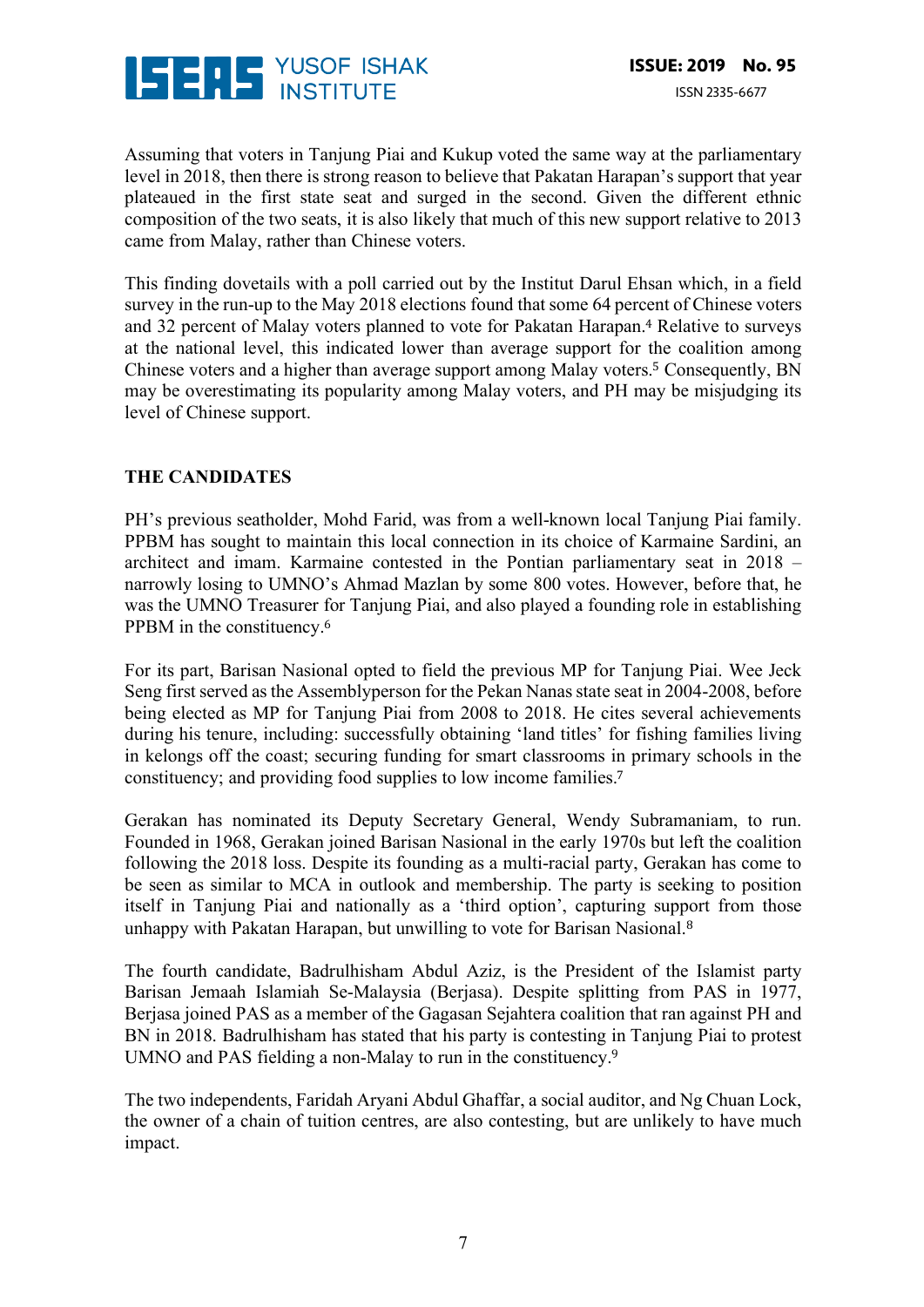

#### **THE ISSUES**

Opinion surveys carried out prior to the 2018 election indicated that economic issues topped voter concerns, and this has not changed in the months since then. This feeling was frequently voiced by interviewees in Tanjung Piai, which, given its agricultural focus, has a substantial number of Bottom 40 (B40) residents.<sup>10</sup> Consequently, while national-level issues such as Mahathir's attendance at last month's Malay Dignity Congress and the introduction of Khat calligraphy in primary schools are not inconsequential, local issues are pivotal.

At present, many in Tanjung Piai are affected by low prices for oil palm, which decreased significantly in recent years.<sup>11</sup> Unlike Eastern Johor, which has a large quantity of FELDA plantations, small holders predominate in Tanjung Piai.<sup>12</sup> This complicates PH efforts to reach out to this group, which is less organized and lacks established networks to articulate demands and administer assistance. Furthermore, Pakatan Harapan's Karmaine Sardini was criticised for stating that despite the recent fall in palm oil prices, smallholders should be "grateful" since the cost of living in rural areas is much lower than in cities.<sup>13</sup>

Fishing is also a key pillar of the local economy, particularly around Kukup town, which has some 600 active fishermen.<sup>14</sup> On October 20, the Minister for Agriculture and Agrobased Industry, Salahuddin Ayub, announced that the government would spend RM 3 million to upgrade fishing jetties in the constituency.<sup>15</sup> However, grassroots party workers have commented that upgrades to the jetty may not address the fundamental problems, which are environmental pollution and sand mining for coastal reclamation.<sup>16</sup>

The PH administration has attempted to address the plight of fish breeders in Kukup through a RM 1 million allocation to replenish fish stocks. On November 6, Johor Mentri Besar Sahruddin Jamal announced that fishermen in Southern Johor, including Tanjung Piai, would each receive a RM 1,000 "compassionate payment" since coastal development projects have affected their livelihood. 17

Construction is underway for a RM 600 million bridge across Sungai Pulai, which will connect Tanjung Piai to Port Tanjung Pelepas.<sup>18</sup> In addition to reducing commuting times for those Tanjung Piai residents who work at the port, it is hoped the link will also spur local tourism. The project begun in 2017 under the previous BN administration, but PH has pledged to complete the project.

In another boost for the constituency, on October 91, Minister for Youth and Sports Syed Saddiq announced that the federal government approved a RM 4 million allocation to upgrade sports facilities. Syed Saddiq explained that the allocation had been a request from the late MP Dr Farid.<sup>19</sup>

Besides economic issues, healthcare remains a concern among Tanjong Piai residents. There is a large public hospital in neighbouring Pontian. However, some specialist services are not available, prompting residents to seek treatment in Johor Bahru. In addition, there are concerns that the facilities in Pontian are dated and in need of refurbishment.<sup>20</sup> The PH administration announced in the October budget that Pontian Hospital would have a new clinic.21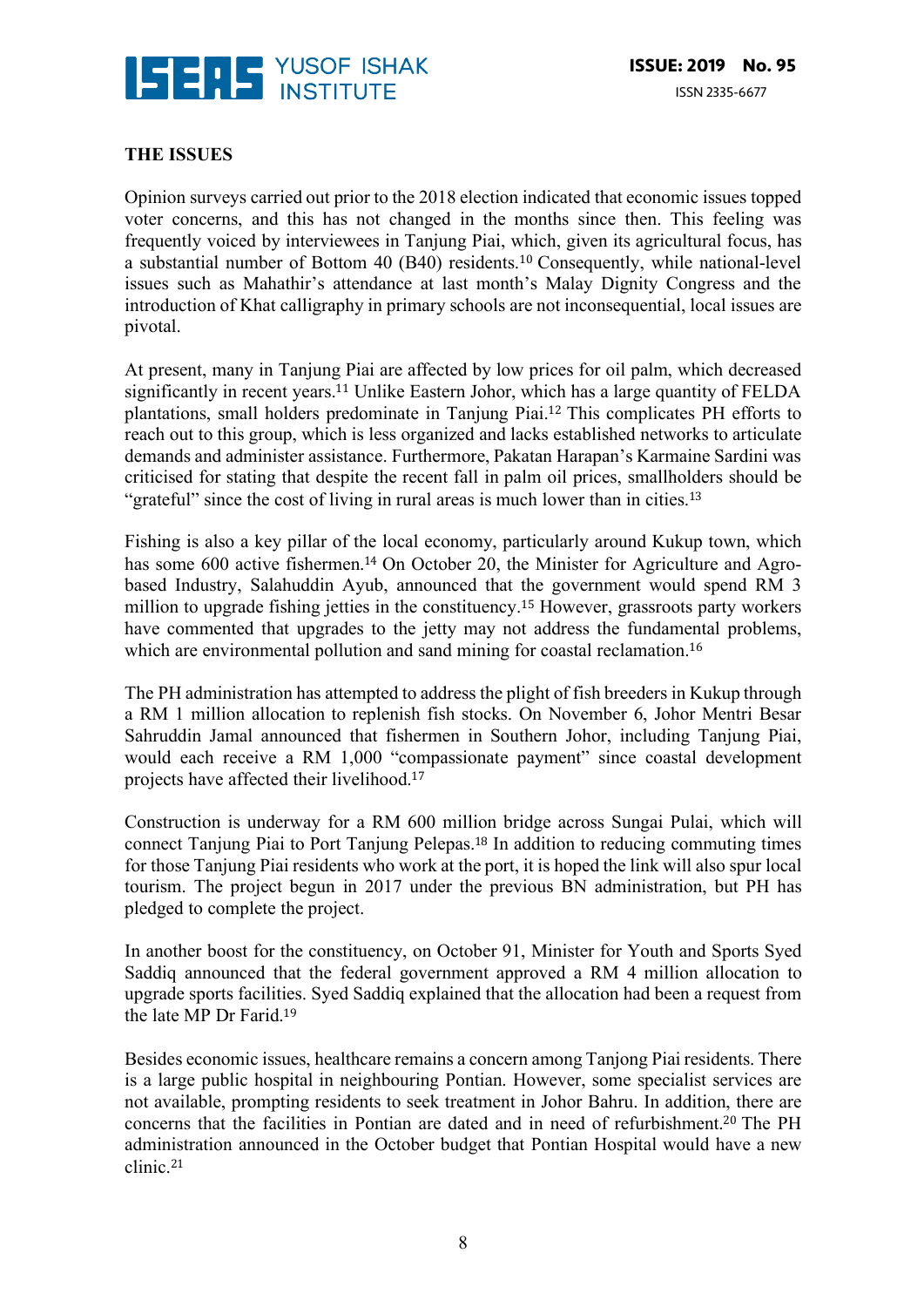

The various candidates have sought to distinguish themselves through focusing on specific issues, all with a strong focus on local livelihoods. PH's Karmaine Sardini has pledged to assist residents to set up oyster and catfish breeding farms along the coast, as well as establish a cooperative to help young adults establish small enterprises.<sup>22</sup> BN's Wee Jeck Seng has announced that, if elected, he would sponsor umrah for at least 10 low-income Tanjung Piai residents each year.<sup>23</sup> In addition, he has pledged to scale up social welfare programmes in the constituency.24 Gerakan's Wendy Subramaniam promises to champion better healthcare facilities in Tanjung Piai, and also plans to develop the tourism sector as well as encourage firms to establish factories in the constituency.<sup>25</sup>

Behind the various candidates is, of course, the federal government. The recent "big ticket" allocations have been criticised by civil society groups such as Bersih 2.0 as "fishing for votes", which violate ethical standards.<sup>26</sup> Prime Minister Mahathir Mohamad responded that the announcements by Syed Saddiq and Salahuddin Ayub merely "coincided" with the timing of Tanjung Piai by-election.<sup>27</sup>

# **OUTLOOK**

While the generalised feeling is that the Pakatan Harapan administration has been unable to substantially tackle cost of living issues, by-elections often play into the hands of the government of the day. Thus, the federal government has been able to roll out a considerable array of targeted measures for the constituency.

Nonetheless, Pakatan Harapan may be outflanked on the campaign trail. In the early period of campaigning, the ruling coalition was much less present on the ground than Barisan Nasional, which had copious billboards and banners in strategic locations in the seat. In contrast, the campaign machinery for PH was relatively low-key and muted.<sup>28</sup> This could be reflective of Pakatan Harapan's smaller and less battle-hardened machinery, and it could also be due to internal PPBM issues. There are rumours that Karmaine Sardini is a member of Muhyiddin Yassin's faction within the party, which could have reduced motivation from other groups to campaign whole-heartedly.<sup>29</sup>

Conversely, while PAS supporters may be displeased that the Tanjung Piai candidate is not a Muslim, UMNO members are supportive. In contrast to 2018, when party members were unhappy that UMNO did not contest in the seat, this time they are conscious of the strategic importance of the by-election. <sup>30</sup> During the nomination process, the delegation accompanying Wee Jeck Seng was quite large, and featured a substantial number of MCA and UMNO members. Conversely, there were relatively few PAS members.<sup>31</sup>

The November 16 contest will in all likelihood be between the candidates from the two national coalitions, Pakatan Harapan and Barisan Nasional. However, every vote counts and the other four candidates will refract votes in unexpected ways. It is very likely that the Berjasa vote will resonate with voters seeking a Muslim candidate for the constituency and, thus, siphon some votes away from BN. The same may be said for the Gerakan candidate, who may appeal to former MCA supporters. Conversely, Pakatan Harapan's vote count is more likely to be affected by apathy and, consequently, a lower voter turnout.

Looking forward, a win by Pakatan Harapan will provide the ruling coalition with a muchneeded boost, although it is unclear whether this can be successfully capitalized on. The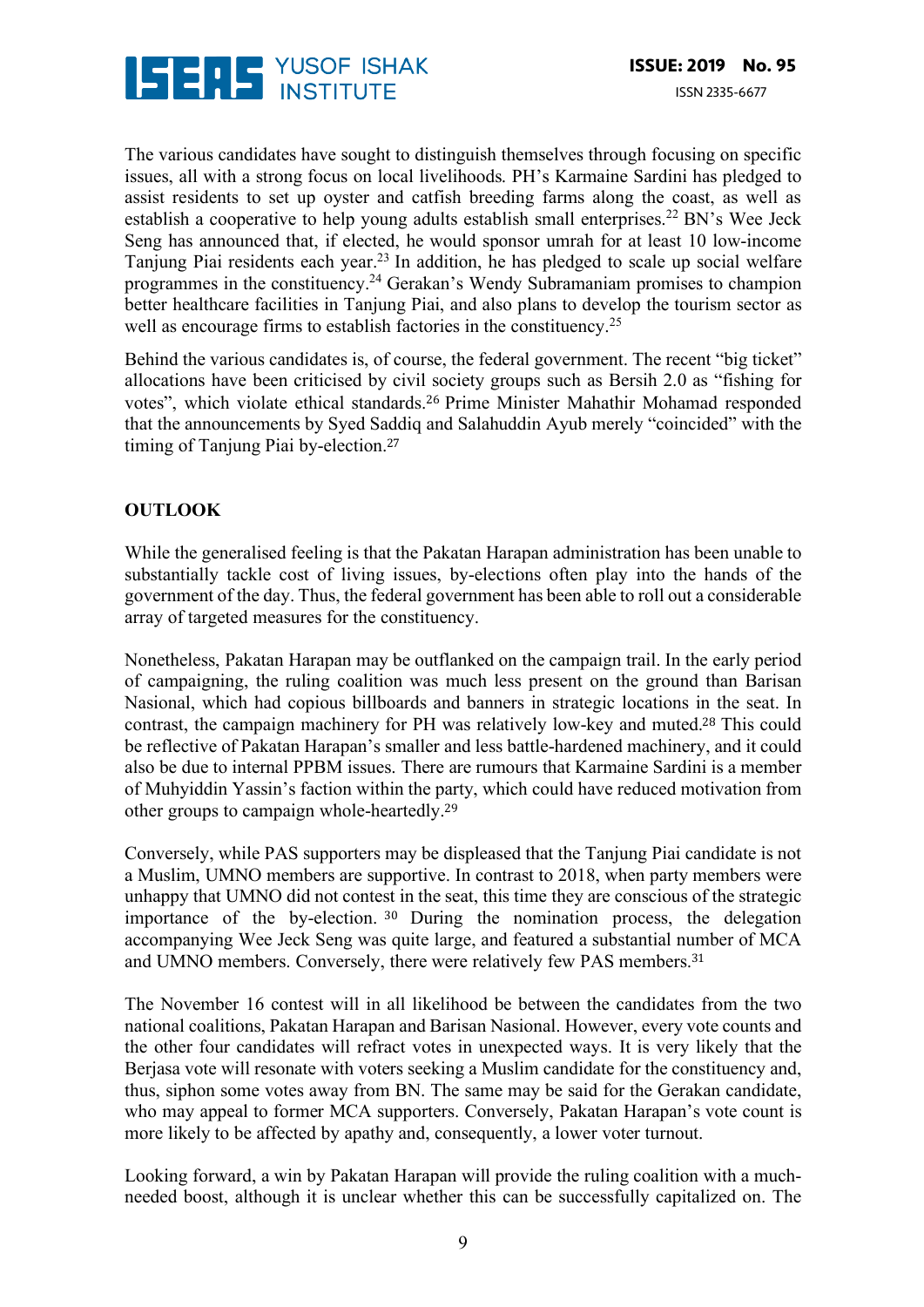

 

prevailing opinion is that the no-longer-so-new administration needs to articulate a narrative to unite the country. At the same time, it is unclear what lessons UMNO would draw from a loss. In the wake of their 2018 defeat, the party did not undergo a process of internal reflection or reform to determine the causes of their loss. There is little reason to think that they would do so now.

Conversely, if Barisan Nasional wins this election, it could embolden UMNO to continue with its conflicting and simultaneous alliance with remnants of Barisan Nasional on one side and PAS on the other. Appeals to race and religion will continue and be particularly pronounced for Malay-majority constituencies.

- <sup>5</sup> FMT News "Report: 95% Chinese but less than 30% Malays voted for PH". 14 June 2018.
- <sup>6</sup> Malay Mail, "Tanjung Piai by-election: Clash of agendas between BN and PH", 10 November 2019.

<sup>8</sup> Khoo Gek San, "Gerakan offers genuine 3rd option for voters sour on Pakatan, BN", *The Malaysian Insight*, 7 November 2019.

 $<sup>1</sup>$  The authors would like to thank Tan Juen for his excellent GIS work on the maps contained in</sup> this article.

<sup>&</sup>lt;sup>2</sup> Fieldwork observation in Tanjung Piai, 31 October-2 November, including on nomination day.

<sup>3</sup> Interview with UMNO party member, Johor Bahru, 3 November 2019.

<sup>&</sup>lt;sup>4</sup> Annabelle Lee, "Tg Piai: Think-tank survey shows Chinese reconsidering Harapan support", Malaysiakini, 1 November 2019.

<sup>7</sup> Interview with Wee Jeck Seng, Pekan Nanas, 31 October.

<sup>9</sup> Syed Jaymal Zahid and Ben Tan. "What is Berjasa's end game in Tanjung Piai", 7 November 2019.

 $10$  All interviewees regardless of party affiliation commented that economic challenges is the uppermost concern amongst voters in Tg Piai.

<sup>&</sup>lt;sup>11</sup> Vincent Tan. "Malaysia's palm oil growers fall on hard times", Channel News Asia, 12 May 2019.

<sup>&</sup>lt;sup>12</sup> Interview with MCA party member, Pekan Nanas, 31 October 2019.

<sup>&</sup>lt;sup>13</sup> Star Online. "Be grateful for current Palm Oil prices, Pakatan's Karmaine tells smallholders", 4 November 2019, Star Online. "Wee: Karmaine out of touch with reality", 6 November 2019.

<sup>&</sup>lt;sup>14</sup> Data obtained through interview with local party activists.

<sup>&</sup>lt;sup>15</sup> Malay Mail. "Tanjung Piai fishing jetties to be upgraded to boost economy says Minister", 20 October 2019.

<sup>&</sup>lt;sup>16</sup> Interview with Bersatu grassroots members, Kukup, 31 October 2019.

<sup>17</sup> New Straits Times. "Johor fishermen welcome 'Wang Ehsan'", 7 November 2019.

<sup>&</sup>lt;sup>18</sup> Star Online. "New road will cut travel time", 6 March 2017.

<sup>&</sup>lt;sup>19</sup> Malay Mail. "Syed Saddiq announces RM4m sports allocation for Tanjung Piai", 19 October 2019.

<sup>&</sup>lt;sup>20</sup> The Sun Daily. "Pontian Municipal Council urged to restore proposed new hospital site", 02 December 2017.

<sup>&</sup>lt;sup>21</sup> Star Online. "RM95mil allocation timely as Pontian hospital plans new clinic next year", 12 October 2019.